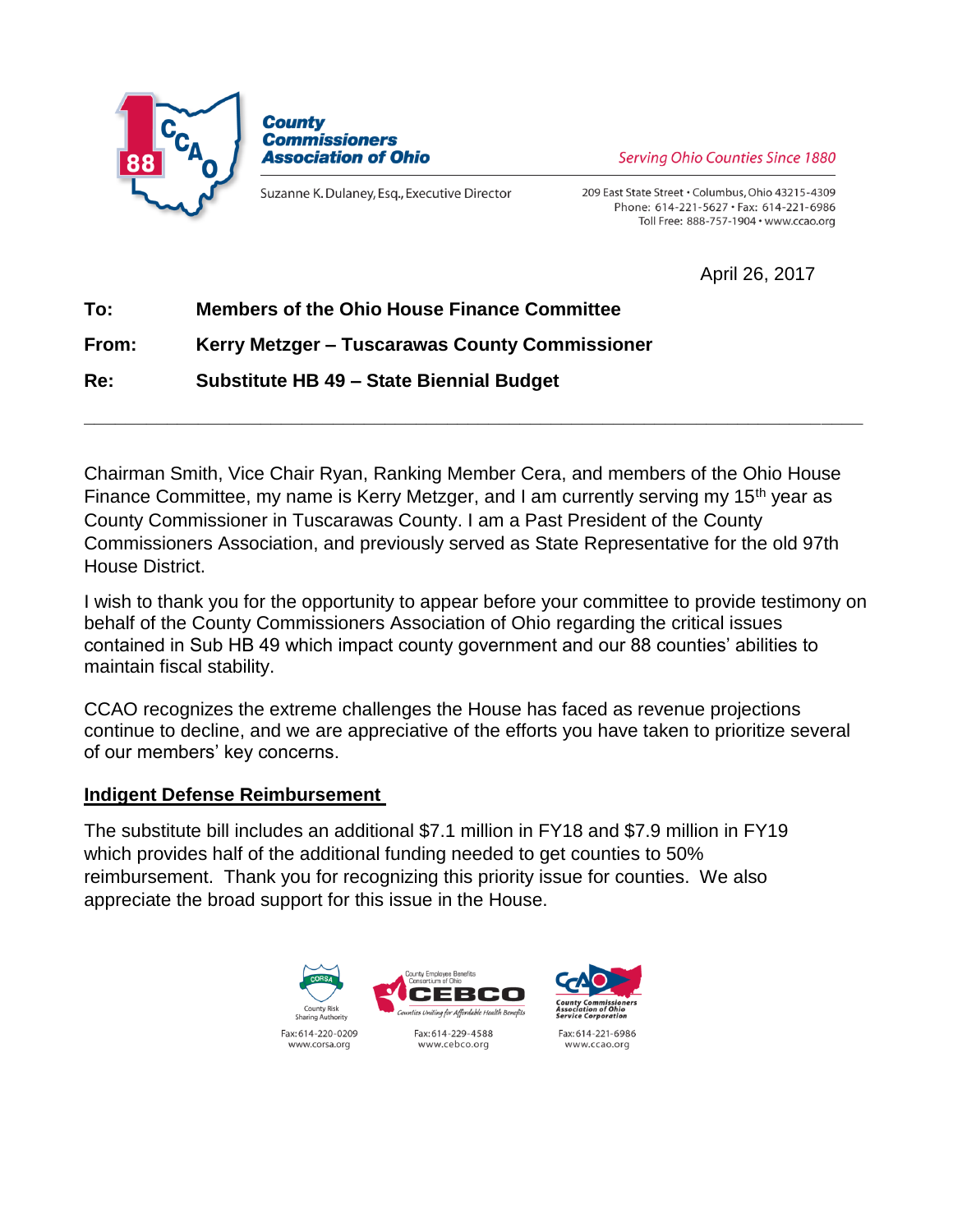# **Efforts to Counteract the Drug Epidemic**

The opiate epidemic has brought tremendous challenges upon local government services. We appreciate the House's commitment of over \$170 million in new funding to help us and our partners better address this difficult issue. We want to specifically acknowledge new support in three areas.

# *Child Protection*

Opiate addiction has pushed the child protective system into a state of crisis and counties desperately need more resources in order to care for the children who are coming into our care. CCAO supports the additional investment of \$15 million per year in the state child protection allocation. We also appreciate the additional \$10 million per year to support TANF MOE to provide support for kinship caregivers along with efforts to increase foster caregiver assistance.

# *County Jails*

CCAO, the Buckeye State Sheriffs' Association, and the behavioral health community presented three new program initiatives specifically designed to assist county jails in managing and caring for the mentally ill and addicted population. Two of these initiatives have been funded in the substitute bill:

- \$15 million per year has been provided to establish a state-wide behavioral health triage program that will support 6 regional centers based around the state hospital's catchment areas for individuals confronted with a mental illness crisis and 9 regional centers for individuals who are in immediate need of withdrawal management care.
- \$12 million per year has been allocated to ADAMS Boards to assist them in providing direct treatment and counseling services in the county jails which will allow for a continuity of care to inmates with mental health and/or addiction issues.
- The third initiative to reimburse counties for the psychotropic drugs prescribed for county jail inmates was not funded. The request was for \$4 million per year.

### *Prevention Funding to Counties*

\$25,000 to each board of county commissioners to utilize to bring their community together to work on prevention activities.

# **Felony 5 Offenders – Targeting Community Alternatives to Prison (T-CAP) Program**

We appreciate the House requiring that T-CAP grant funds must be used to reimburse the county jails for their per diem cost for housing an F-5 felon who is sentenced to confinement in the county jail. However, this program would result in a major paradigm shift transferring the responsibility for felony offenders from the state to the counties, and we ask that this program remain optional rather than become mandatory on all counties beginning in July 2018.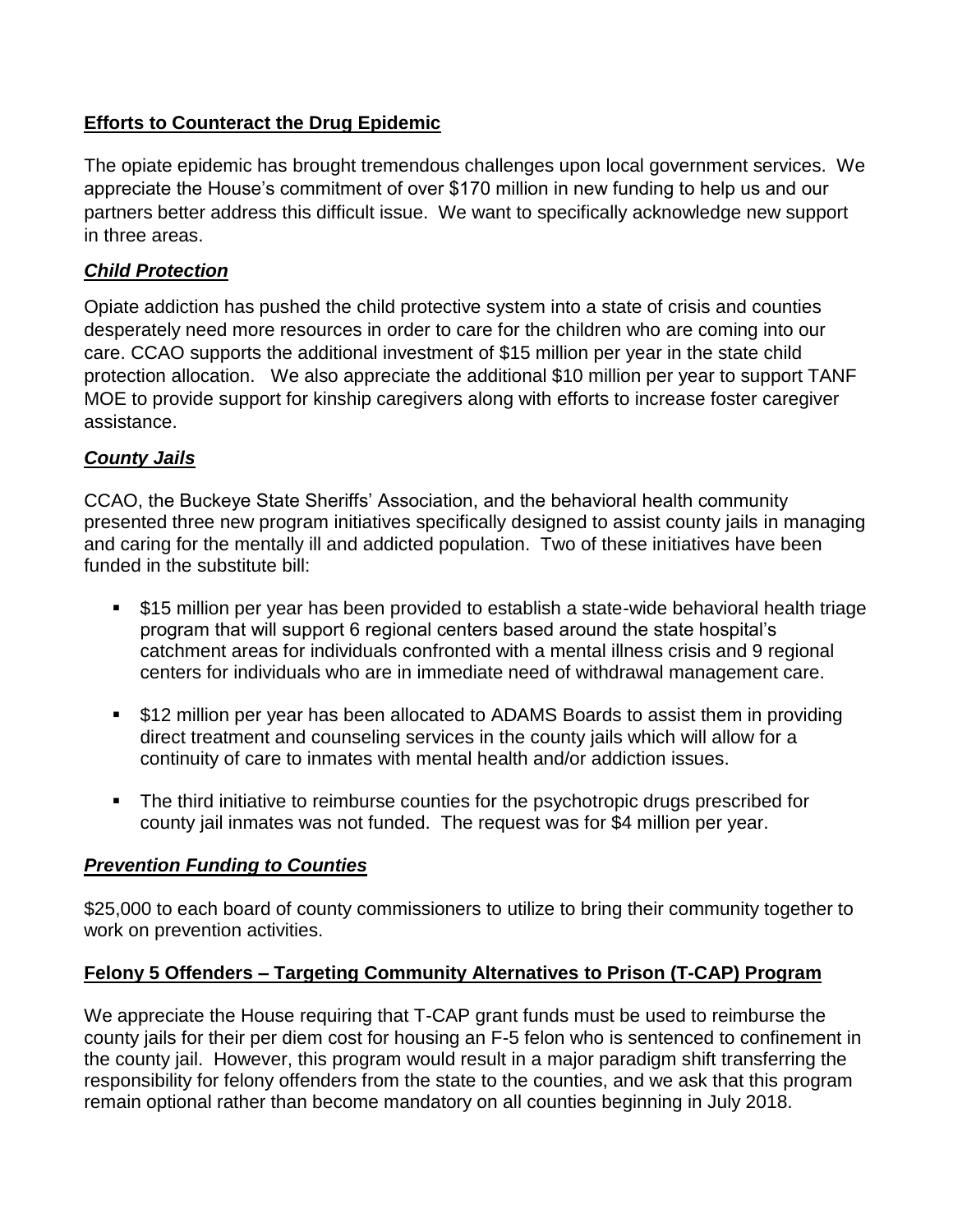#### **Other Issues Impacting Counties Supported by CCAO**

**Adult Protective Services (APS)** – Increases the initial appropriation of \$2.6M by \$250,000 per year.

**Multi-Agency Radio Communications System (MARCS) Subsidy** - As introduced, the bill eliminated the state subsidy currently provided to reduce MARCS subscriber fees paid by political subdivisions and regional public safety and first response agencies classified as Tier 1 subscribers from \$20 to \$10. The substitute bill restores the subsidy.

**Board of Revision Hearings** – provides an additional 90 days in which to decide complaints for Ohio's 10 largest counties. This will those counties more time to hear and decide the large volume of complaints filed with them. It also provides that when calculating time the reference to days means business days.

**County Commission Organizational Meeting** – removes the date specific requirement for the annual organizational meeting and allows the board to hold its organizational meeting any time prior to the second Monday in January.

**Local Government Fund Distribution** – eliminates the governor's plan to re-distribute these funds and maintains the current undivided local government fund distribution to the counties.

**Sales Tax on Hotel Intermediaries and Travel Services** – defines that the price subject to the sales and uses tax for hotel lodging is the total amount paid by the customer.

**Use Tax Collections by Certain Out-of-State Retailers** - requires, beginning January 1, 2018, an out-of-state seller with annual Ohio sales in excess of \$100,000 or 200 or more Ohio transactions to collect and remit use tax, regardless of whether or not those sellers have a physical presence or a substantial nexus with Ohio.

**County Treasurer Tax Collection Settlement Fees** – revises the schedule for the fees that are deducted from taxes collected by the county treasurer to increase the revenue from these fees to help cover the treasurer's costs in processing tax collections and distributions to the political subdivisions within the county.

### **CCAO Concerns**

**Sales and Use Tax Exemptions** - The sales and use tax has long been the number one revenue source for the counties' general funds and the erosion of this base through exemptions is of serious concern to counties. Consequently the exemption provided for prescription eyewear concerns us, and we will be reviewing the other proposed exemptions in the sub-bill.